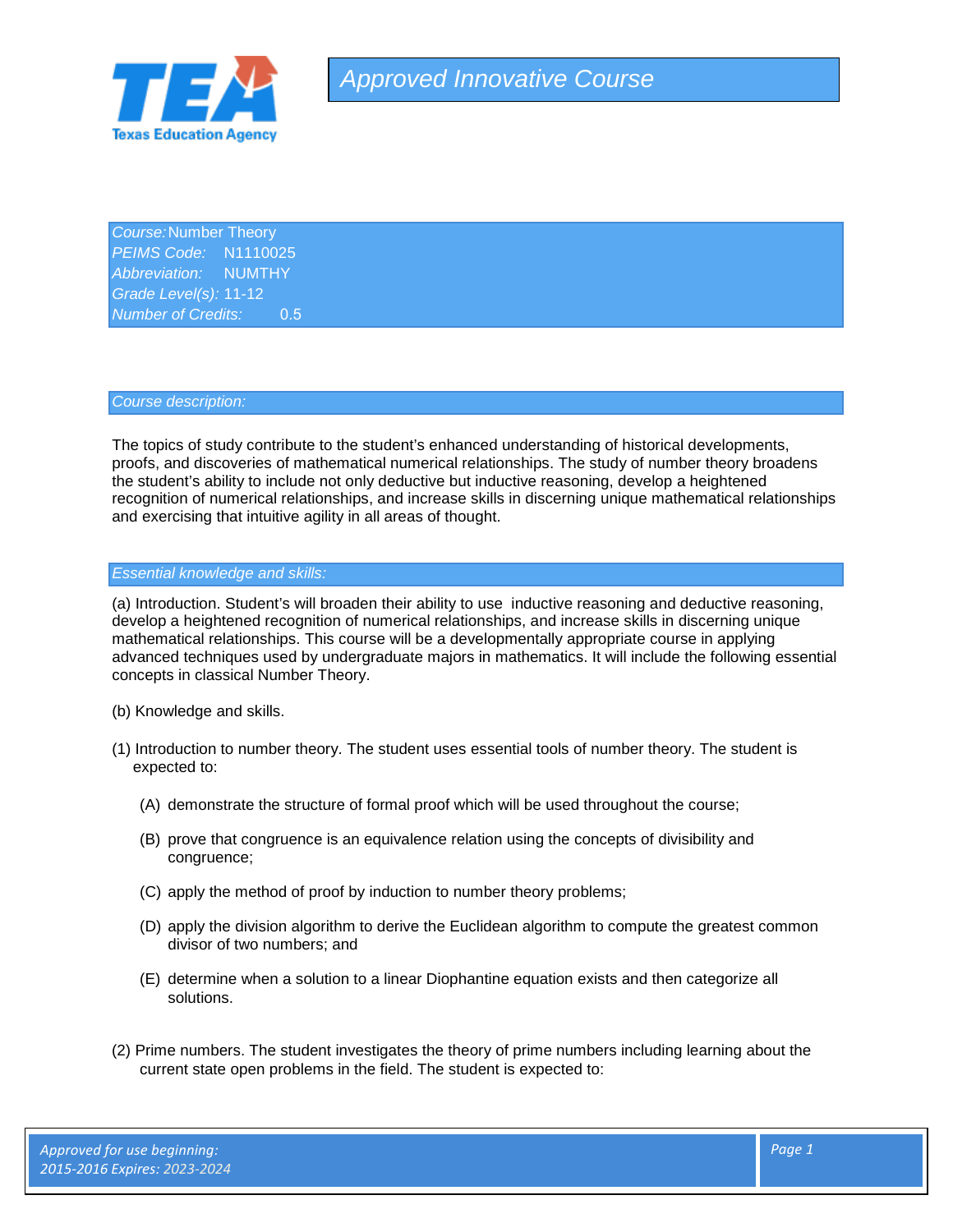

- (A) examine unsolved problems in number theory including the Twin Prime Conjecture and the Goldbach Conjecture;
- (B) determine the quantity of divisors of a given number from its prime factorization;
- (C) determine the sum of divisors of a given number from its prime factorization;
- (D) compute the least common multiple of two numbers from the greatest common divisor;
- (E) explore Fermat and Mersenne primes;
- (F) prove the fundamental theorem of arithmetic;
- (G) prove certain roots are irrational using the fundamental theorem of arithmetic ;
- (H) develop Euclid's proof of the infinitude of the primes; and
- (I) examine arithmetic progressions of primes and Dirichlet's theorem.
- (3) Diophantine analysis. The student analyzes linear Diophantine equations. The student is expected to compute the greatest common divisor between two numbers using the Euclidian Algorithm.
- (4) Congruence theory. The student derives classical results involving modular arithmetic. The student is expected to:
	- (A) apply the fundamental definition of congruence under a specified modulus;
	- (B) define residue systems;
	- (C) derive the rules for operations on congruences;
	- (D) show that no polynomial over the rationals will produce only prime outputs;
	- (E) determine the order of a number under a given modulus;
	- (F) derive divisibility rules for various primes using congruence theory ;
	- (G) describe the theory of linear congruences;
	- (H) solve systems of linear congruences using the Chinese Remainder Theorem;
	- (I) prove and provide the consequences of Fermat's Little Theorem, Wilson's Theorem and Euler's Theorem;
	- (J) explain primitive roots;
	- (K) derive Lagrange's theorem on polynomial solutions modulo a prime;
	- (L) use Euler-Phi function and prove that it is multiplicative; and
	- (M) identify Sophie Germane and Germane primes.